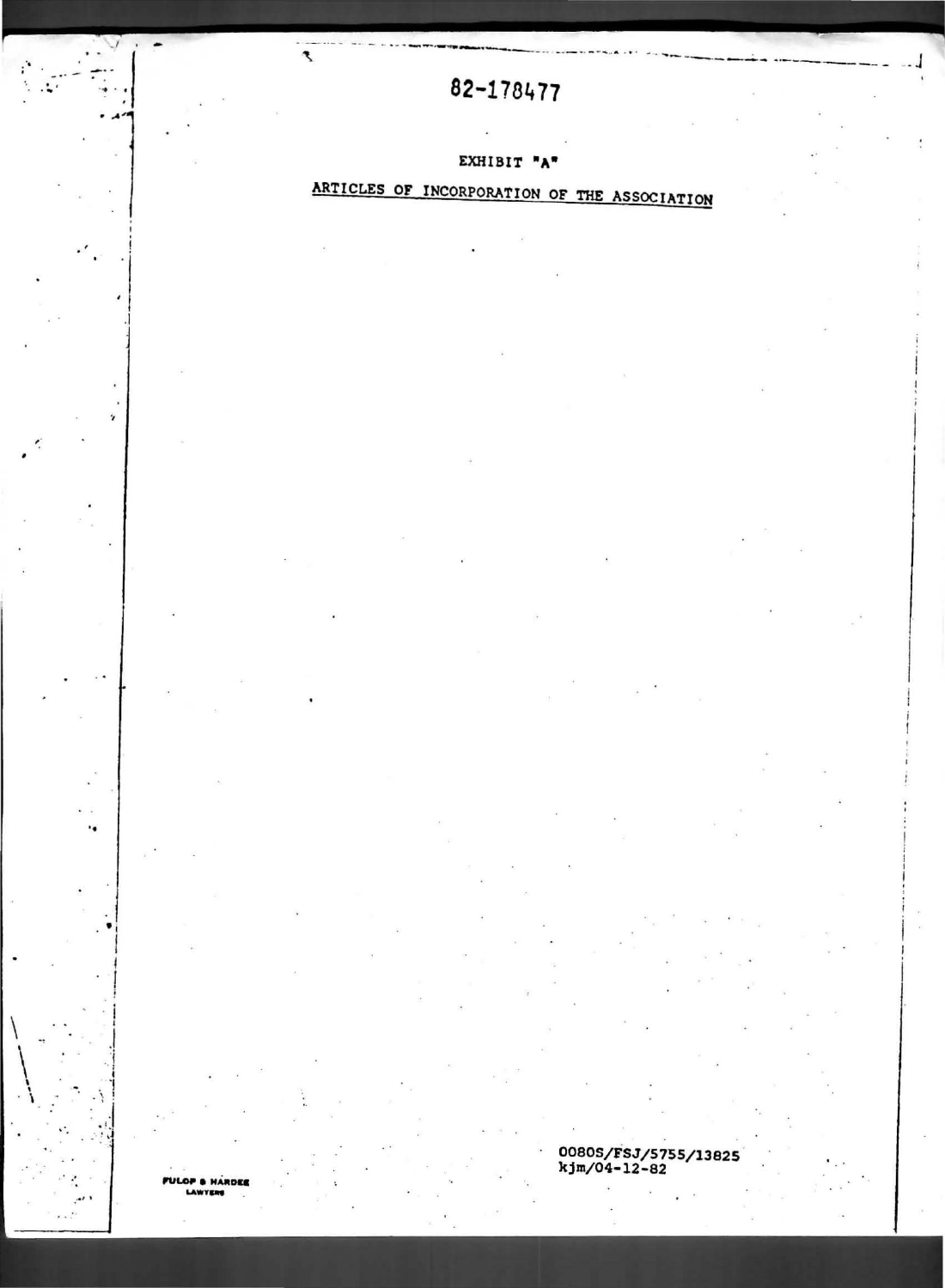### 82-178477

#### ARTICLES OF INCORPORATION OF INDIAN HILL TOWNHOMES ASSOCIATION

ONE: The name of this corporation ("Association" herein) is INDIAN HILL TOWNHOMES ASSOCIATION.

**TWO:** This corporation is a nonprofit mutual benefit corporation organized under the Nonprofit Mutual Benefit Corporation Law. The purpose of this corporation is to engage in any lawful act or activity for which a corporation may be organized under such law.

The Association's initial agent for service THREE: of process is Mr. Jack R. Haynes, whose business address is 26137 La Paz Road, Mission Viejo, California 92691.

 $FOUR:$ The Association shall have and exercise any and all powers, rights and privileges which a corporation organized under the Nonprofit Mutual Benefit Corporation Law may now or hereafter have or exercise, provided that the Association shall not, except to an insubstantial degree, engage in any activities or exercise any powers that are not in furtherance of the following purposes of the Association:

(a) To bring about civic betterments and social improvements by providing for the preservation, management, maintenance and care of the architecture and appearance of a planned residential development known as Indian Hill Townhomes ("Project"), located in unincorporated Orange County, California.

(b) To promote the common good, health, safety and general welfare of all the residents within the Project.

(c) To exercise all of the powers and privileges<br>and to perform all of the duties and obligations of the Association arising from that certain Declaration of Covenants, Conditions and Restrictions and Reservation of Easements for Indian Hill Townhomes and Notice of Annexation to Aliso Viejo Community Association (the "Declaration") recorded or to be recorded with the Orange County Recorder and applicable to the Project, as such Declaration may be amended from time to time.

The classes of Membership and the voting and FIVE: other rights and privileges of Members shall be as set forth in the Bylaws. Amendment of these Articles of Incorporation shall require approval of the Board of Directors and the vote or written consent of both (1) at least two thirds (2/3rds) of the total voting power of the Association, and (2) at least two-<br>thirds (2/3rds) of the voting power of the Association residing<br>in Members other than the Subdivider ("Declarant") of the Pro-In addition to the foregoing, as long as there exists ject. more than one class of Membership, amendment of these Articles shall require the vote or written consent of at least two-<br>thirds (2/3rds) of the voting power of each class of Members.

> 00815/FSJ/5755/13825 kjm/02-11-82

FULOP & NARDEE